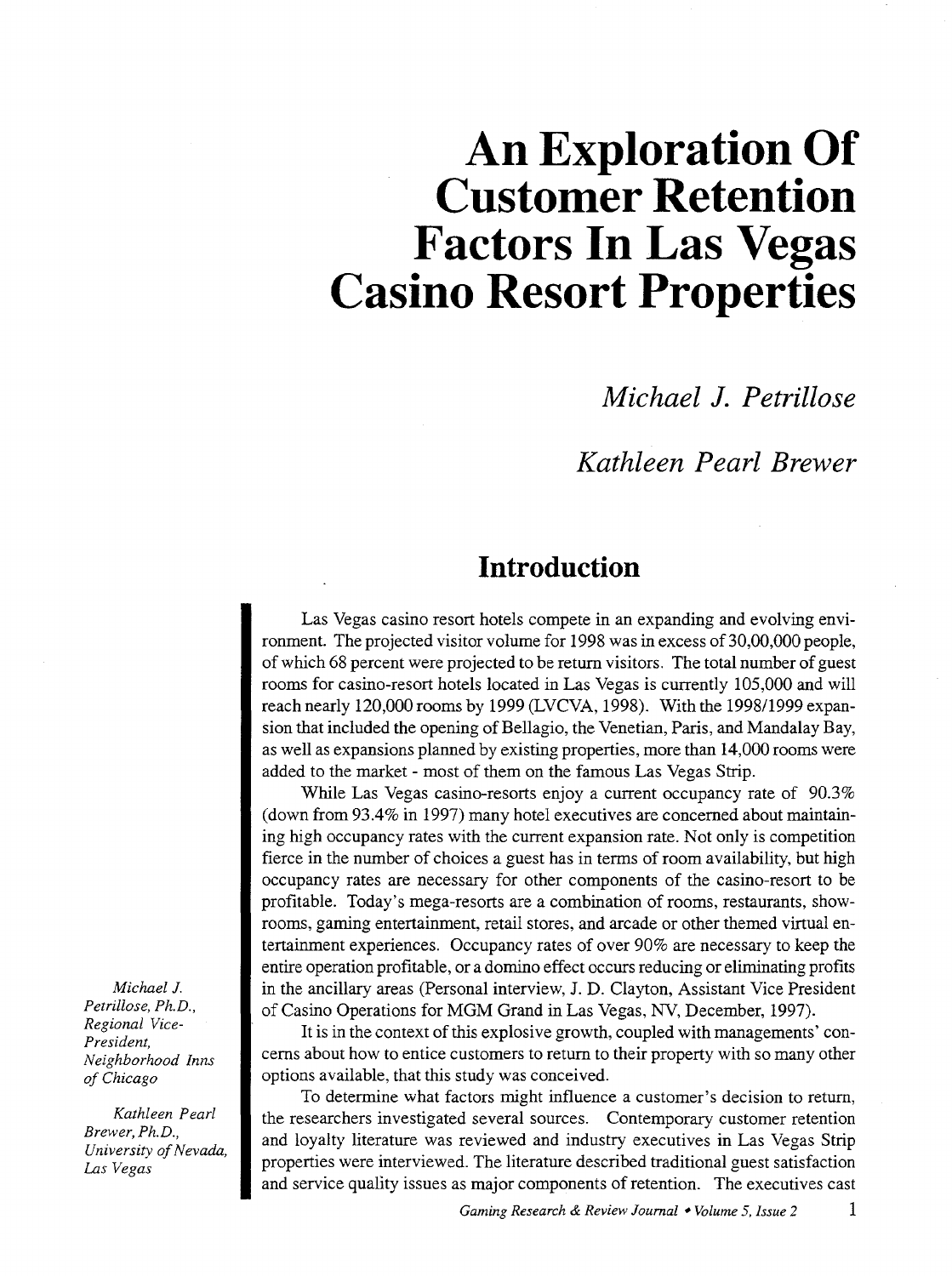doubt on the applicability of such theories for the Las Vegas market. As a result of the information provided, this study was conducted to examine factors that influence a guest's intent to return to a particular Las Vegas casino-resort property in today's expanding and evolving environment.

### **Review of Literature**

### **Contemporary Literature on Customer Retention and Satisfaction**

Today many companies are in a rapid state of transition. Customers are providing companies with powerful wake-up calls, usually with their money as the alarm clock. Simply offering the best products, services, or prices alone may not be

enough to ensure loyalty. As a result, companies have tried to identify what their customers want and then set up satisfaction programs accordingly.

Richard and Adrian (1996) suggested that casino repeat purchase intention is a function of the location of the casino, the physical attributes of the casino, the games offered at the casino, the extra amenities of the casino, hospitality attributes of the casino, and the attributes of the casino staff. The authors stated that no one set of attributes can fully explain repeat purchase intentions, as consumers utilize several attributes when deciding to return to a gaming casino.

**Assuming customers are satisfied has become a panacea for maintaining or increasing sales, but the concept and drive for satisfied customers generally has proven far less than satisfactory for companies seeking higher sales and profits, greater quality levels, and more cultural cohesion among staff.** 

Lowenstein (1995) implied that assuming customers are satisfied has become a panacea for maintaining or increasing sales, but the concept and drive for satisfied customers generally has proven far less than satisfactory for companies seeking higher sales and profits, greater quality levels, and more cultural cohesion among staff. These objectives are more readily met by applying activities and resources to customer retention. But, does a high level of satisfaction mean that customers will be loyal when faced with new choices in the market place that also promise the same or superior levels of service and satisfaction?

Casino executives interviewed while in preparation of this instrument expressed concerns about guests selecting properties based solely on their new or unique offerings in the marketplace. Bowen and Lawler ( 1995) suggested that companies can clearly benefit by increasing the lifetime spending of customers. Most companies, however, concentrate a highly disproportionate amount of resources on at-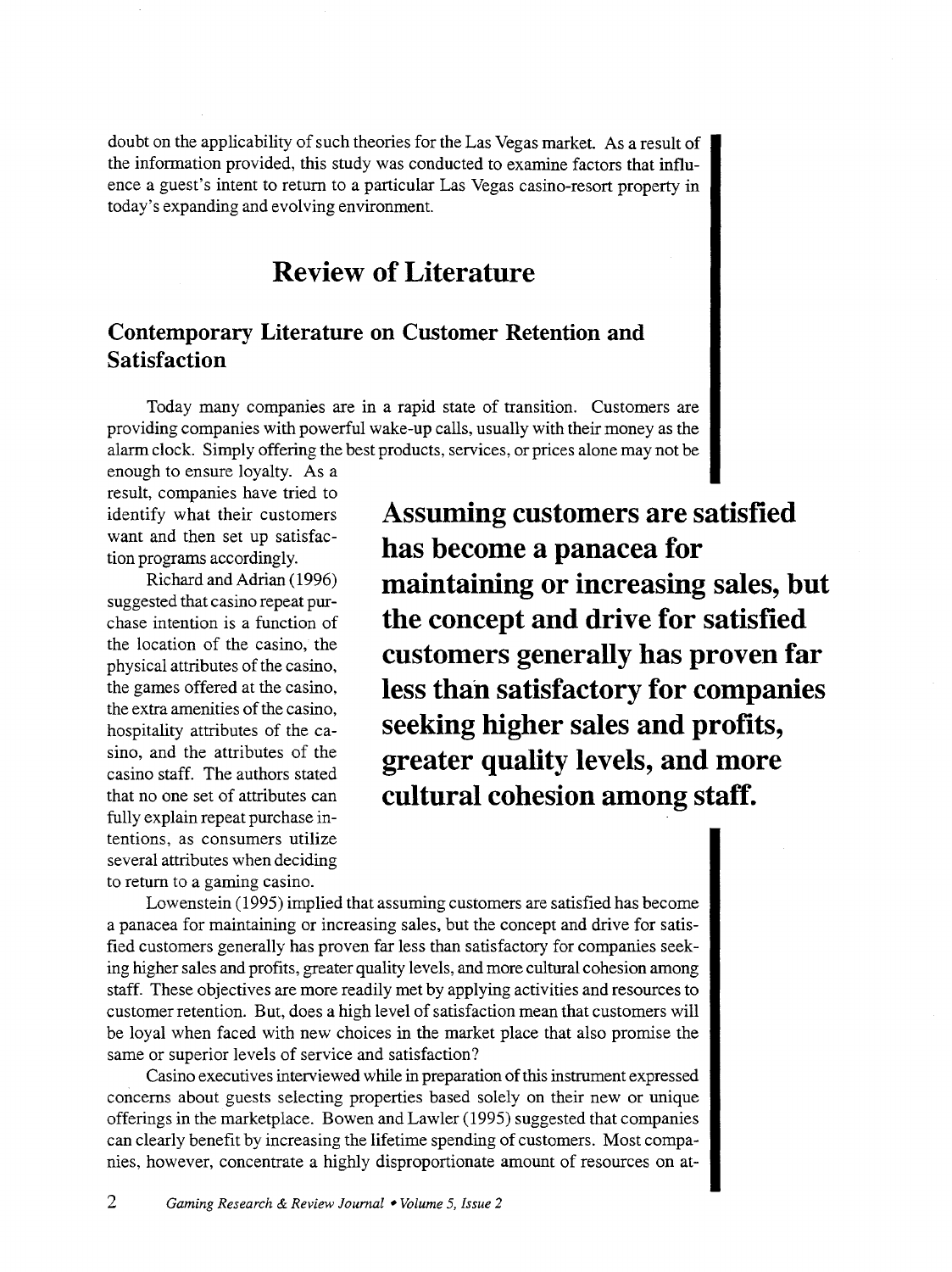#### *An Exploration of Customer Retention Factors In Las Vegas Casino Resort Properties*

tracting and acquiring customers, far less on keeping them. The conventional wisdom is that once acquired, customers will remain loyal if the organization offers superior products and services. This conventional wisdom, expanded to mythical levels in recent years, has a major drawback. Expressions of "guaranteed satisfaction," "highest quality" and "knock- your-socks-off service" now generate little interest among customers. They contribute in a one-dimensional way, if at all, to a customer's relationship with a provider because many companies offer the same features (Bowen and Lawler, 1995). While offering superior products and services is critical to a company's ability to retain guests, in Las Vegas the continuous construction of new and uniquely different mega-resorts provides management with additional challenges, and raises the question of how customers in the Las Vegas market will react to "service" versus a "new experience".

The literature suggests a number of companies have discovered the benefits of identifying customer service breakdowns as one reason why customers opt for a new service provider or experience. An example of this occurred in 1991 with British Airways' Customer Relations Department, which took more than 12 weeks on average to respond to customer correspondence. It lost 60% of calls from customers on any given day, and the cost of compensating customers with grievances was rising rapidly. To champion the customer, British Airways' new management team instituted four objectives: **(1)** to use customer feedback more effectively **in** order to improve the quality of the airline's service; (2) to strive to prevent future service problems through teamwork; (3) to change the approach to customer compensation; and  $(4)$  to practice customer retention, not adjudication. The retention rate among those customers who complained to Customer Relations more than doubled to about 80%, while the return on investment increased 200% (Weiser, 1995).

Fay (1995) implied that satisfied customers may be in either an attrition or defection process, and the unsuspecting company, focusing on satisfaction, will be totally unaware of these conditions. The author suggested that while it may be intuitive that simply increasing customer satisfaction will increase retention (and therefore profits), the facts are contrary.

Between 65 percent and 85 percent of customers who defect say they were satisfied or very satisfied with their former supplier. A close evaluation of customer needs, specific transactions, complaints, expectations, and perceptual gaps between the customers and service revealed that service, product, promotion, and communication performance attributes directly impact customer retention providers (Fay, 1995; Reichheld and Sasser, 1993). Reichheld and Sasser (1993) suggested the real quality revolution was just reaching the service industry. The authors implied that service companies were just beginning to understand what their manufacturing counterparts learned in the 1980's – that "quality doesn't improve unless you measure it." Reichheld and Sasser indicated that customer defections have a surprisingly powerful impact on the bottom line. Customer defections can have more to do with a service company's profits than market share, unit costs, and many other factors usually associated with competitive advantage. As a customers's relationship with a company lengthens, profits rise. The authors implied that companies can boost profits by almost one-hundred percent simply by retaining five percent more of their customers.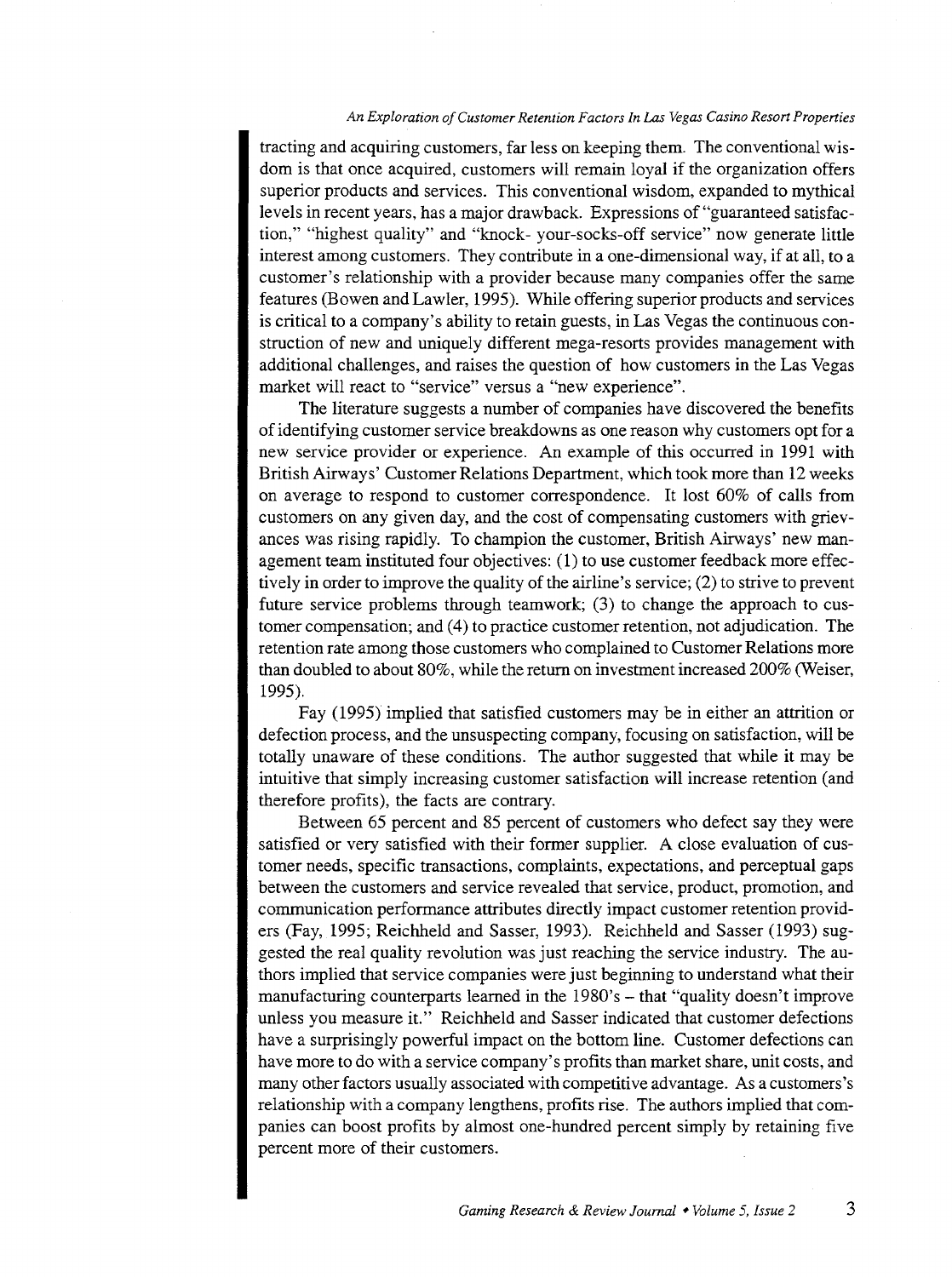While the existing body of research implies that superior service and satisfied customers will generally bring customers back, many Las Vegas hotel executives question the application of these theories to the ever changing Las Vegas market. This study was undertaken to examine factors important for repeat guests in this unique environment.

#### **Concerns of Executives**

The five casino-resort hotel executives interviewed expressed very similar concerns. They all described the importance of maintaining high occupancy percentages and were concerned about the impact of new properties on their ability to compete. Perhaps feeding this concern are ancillary data reported by various local groups that seem to point to visitors flocking to the new properties. One example of such data was a question on a 1996 LVCVA survey where an overwhelming number of people said that the new New York New York Hotel and Casino was their favorite property..... before it opened! Occupancy data for 1997, after the opening, supported this popularity, with the property frequently having 100% occupancy (LVCVA, 1998). The question most salient on the minds of the executives was, "Is this 'newness or theme' factor really that important?" Or, "Is satisfaction with a current product a method to counter the 'newness' factor?" And last, "Is the old price/value concept used in Las Vegas in the past still a method to generate repeat business?"

### **Methodology**

#### **Focus Group Study**

The primary purpose of the study was to assist Las Vegas casino-resort hotel management in increasing guest loyalty/retention to their property. The research problem investigated was: In an expanding and evolving environment, what factors will influence a guest's intent to return to a particular Las Vegas casino-resort property. This question generated two subquestions, derived from the results of Richard and Adrian's 1996 study of the determinants of casino repeat purchase intentions.

What is the impact of service quality and guest satisfaction on a guest's intent to return to a particular Las Vegas casino-resort property (e.g., to return to the MGM Grand)?

Which factors most influence the guest selection of a casino-resort hotel on future visits?

Three locations in Las Vegas were used to recruit individuals for the focus groups. The study was confined to guests of casino-resort properties, excluding non-gaming properties or visitors not staying in hotels. The focus of the research was to determine "return" factors, therefore, it was necessary to solicit guests who had previously experienced a casino-resort property.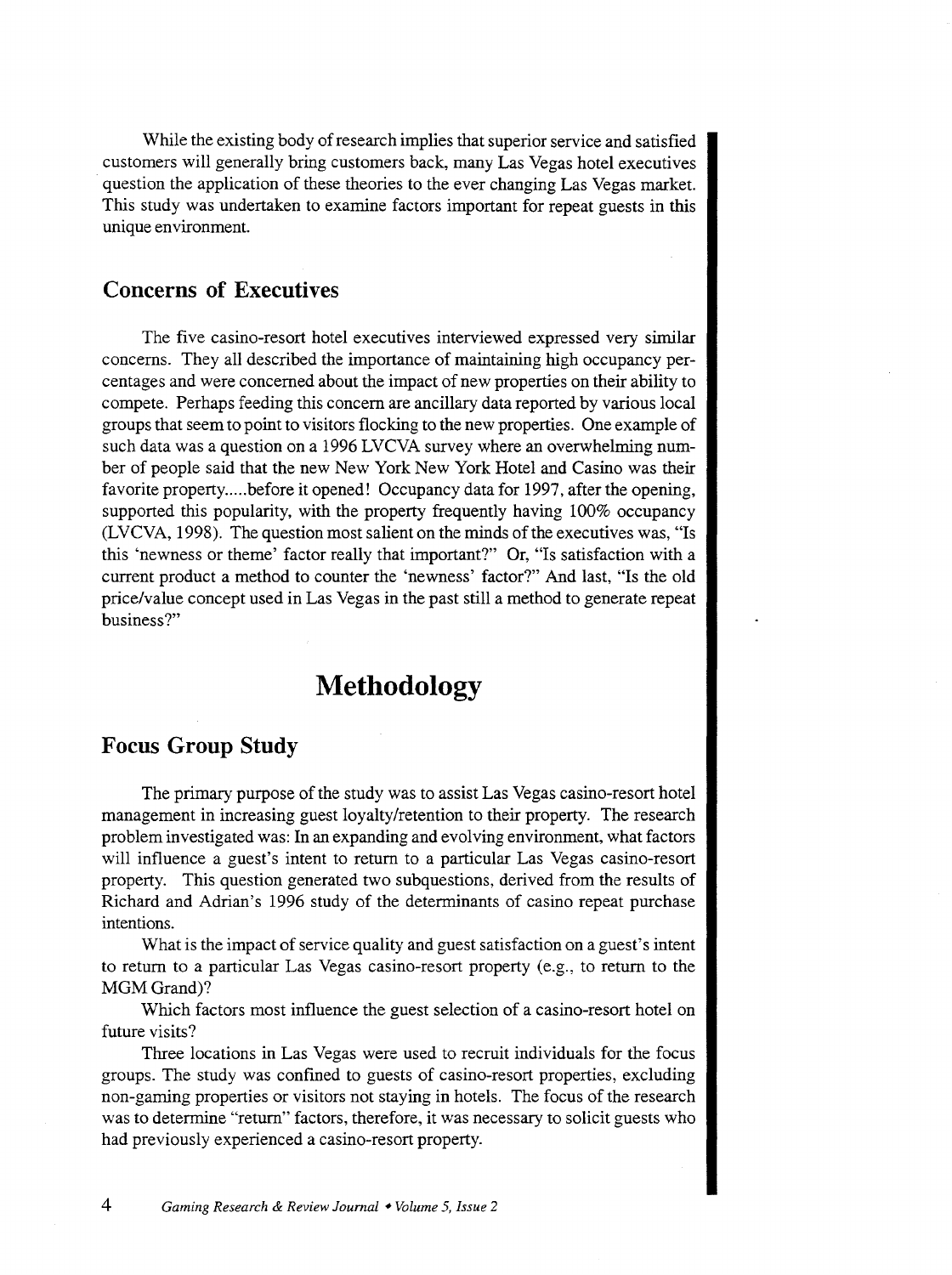*An Exploration of Customer Retention Factors In Las Vegas Casino Resort Properties* 

### **Research Design**

The exploratory method used for this study was the qualitative technique of focus groups. Initially conceptualized by Merton and Kendall (1946), focus groups have emerged as an accepted research method for a wide variety of private and public sector studies (Billson, 1995). Focus groups allow a targeted sample from the population to respond in an interactive environment, permitting probing of the issues in question.

The use of focus groups as a research method has its detractors. Since a focus group encourages in-depth responses, frequently after probing by the moderator or as a reaction to another group member, the reliability of focus group data has been questioned (Krueger, 1988; Morgan, 1988). While these concerns should not be ignored by researchers, the impact of the method on reliability has just begun to be explored (Swenson, Griswold & Kleiber, 1992). The strength of the focus group method lies in its ability to probe themes and topics, and to record the issues, concerns, or perceptions that emerge from the group discussion (Krueger, 1988, pp. 44-45). Krueger (1988) believes that focus groups are a naturally occurring phenomenon, and that this natural interaction enhances data collection. In the environment of the casino-resort, the researchers believed that focus groups would yield the most interesting and insightful responses to the research questions.

In a focus group, a small number of people (6 to 20) are brought together in a room to discuss a topic. The participants are selected because of their connection to the topic. The purpose is to explore or probe the issue rather than to describe or define it in any conclusive terms.

A moderator guides the discussion, keeping the discussion on track, and making sure that all individuals participate. Krueger (1988) listed five advantages to focus groups:

- 1. flexibility;
- 2. high face validity;
- 3. time (quick results);
- 4. low cost; and
- 5. captures real-life data in a social environment.

The last advantage concerning the "real-life" nature of the process counters concerns about more contrived methods that may be too alien or structured to explore some questions (Babbie, 1992). Six to eight focus groups were planned, a number sufficient for the exploratory nature of the study (Lamp, 1995; Greenbaum, 1988; Morgan, 1988; Welch, 1985). While information concerning the precise number of groups and group participants that would be optimal varies, Welch (1985) states that at least two focus groups are necessary, but new information and ideas diminish by the eighth group.

Due to the questions and concerns raised by casino executives, it was determined by the researchers that the casino resort properties participating in this study should be large properties (between 1,500-5,000 rooms), similar in amenities and entertainment available, but different with respect to the age of the property.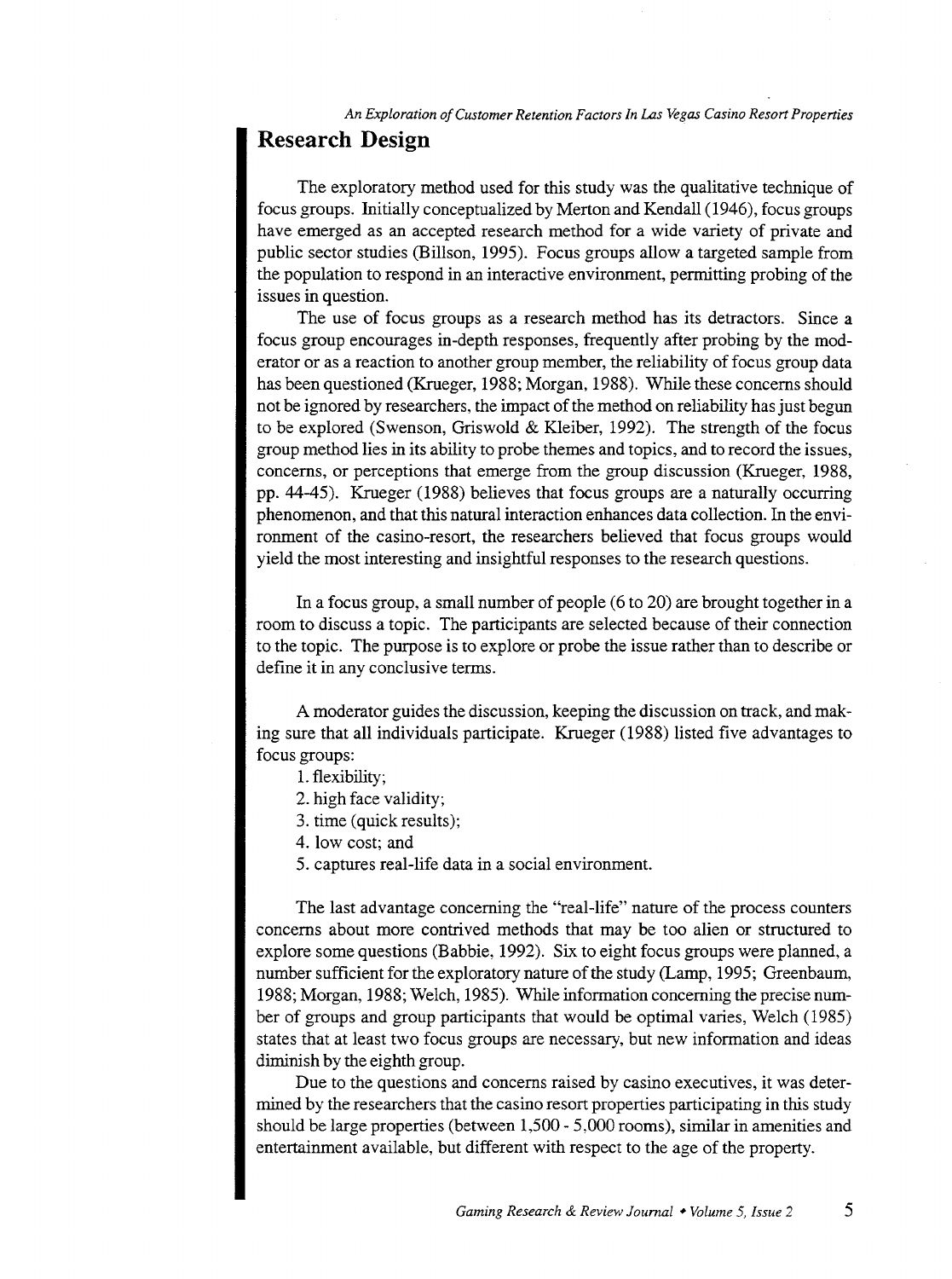Rewards for participants are an important part of focus group success. In exchange for the summary data resulting from the study, selected casino-resorts were asked to donate show tickets, dinner coupons, or other rewards to the focus group members. Additionally, they were asked to supply a meeting room for the focus group sessions to be conducted.

The researchers solicited subjects from three locations on the Las Vegas Strip, including a casino-resort retail area, a casino-resort food service area, and a walkway from a casino to other resort attractions. The three locations were within a mile of each other. Subjects were screened, using a screening questionnaire, to determine if they met the qualifications for subjects in the study. Subjects invited to participate in the study were asked if they were currently staying at a Las Vegas casino resort property. Potential participants who responded they were currently staying at a Las Vegas casino resort property were then asked if they intended to return to Las Vegas. This criterion met, each participant was given a document specifying the voluntary nature of the focus group and the anonymity of all responses. Once selected, each participant completed a demographic questionnaire at the beginning of the session.

A guided interview sheet was developed for the moderators of the focus groups to follow during the sessions. The questions probed by the moderators, as discussed individually in the results and discussion section, helped the group members to define their personal service quality standards, as influenced by their experiences and values. Additionally, the questions explored factors that either positively or negatively influenced their intent to return to a particular property. The results of this discussion were used to assist participants in assessing their current Las Vegas stay.

A combination of audio/video tapes and handwritten notes were used to evaluate the responses and discussion of the participants during each session. Data from the sessions were examined to identify recurrent themes and issues concerning major motivation factors impacting the guest's choice of property for his/her next Las Vegas visit. The findings were then compared to other themes that have been developed in other studies of guest retention to determine what differences, if any, exist in this unique environment.

#### **Limitations of the Study**

Focus groups, because of their voluntary nature, have the potential of being biased. While participants were screened to insure the two primary characteristics, staying at Las Vegas hotels and intent to return, the homogeneity of the groups was not controlled. Additionally, the researchers were asked not to solicit participants from the casino area, potentially eliminating some types of participants.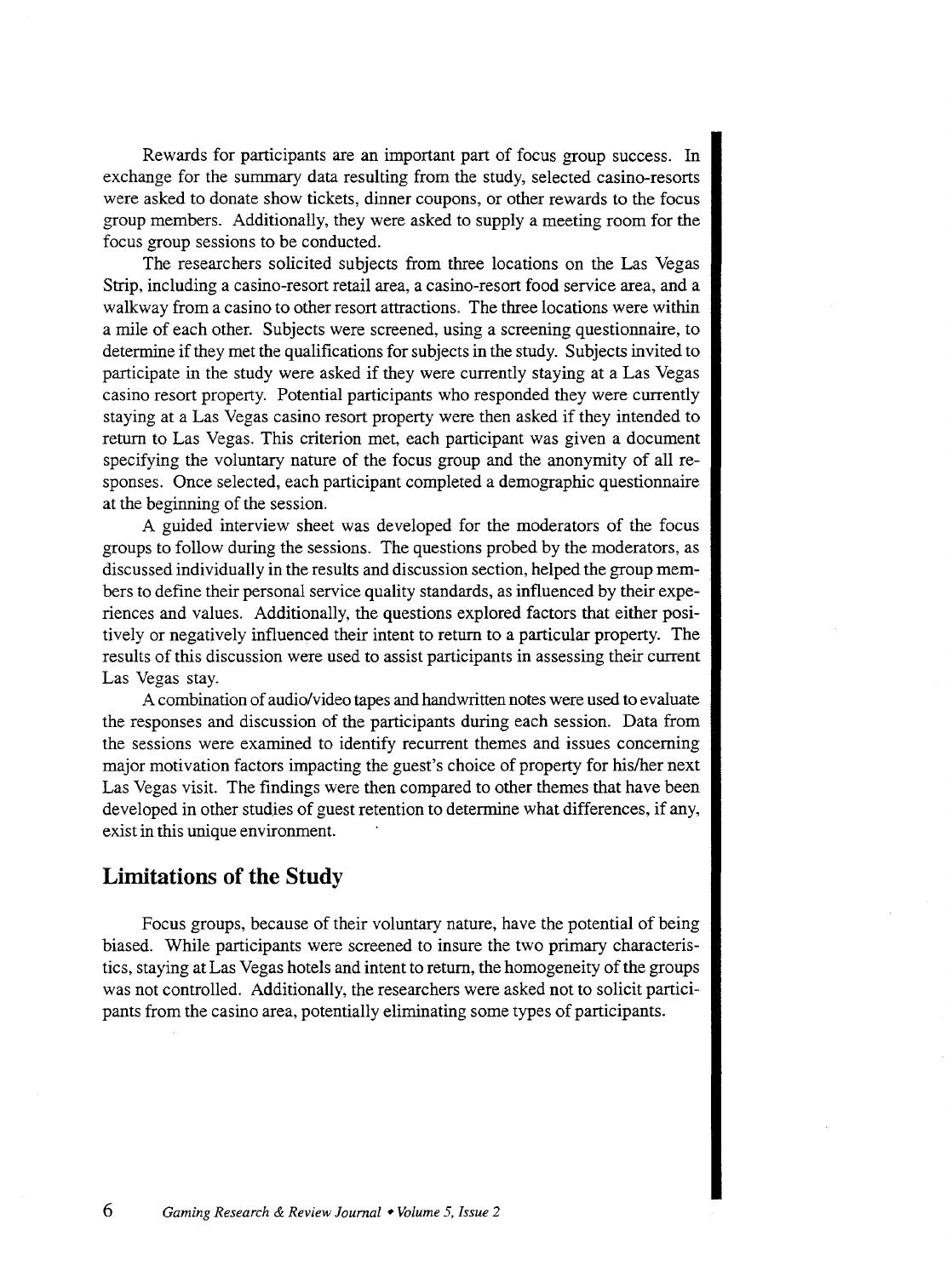## **Results And Discussion**

#### **Demographic and Trip Characteristics**

The study included eight focus groups with an average of nine participants per group. The participants were limited to guests staying at casino-resort hotels. Table 1 compares the focus group characteristics to the Las Vegas visitor profile identified by the Las Vegas Convention and Visitors Authority (1998).

| Table 1<br><b>Comparison of Sample and Population Characteristics</b> |                    |                           |
|-----------------------------------------------------------------------|--------------------|---------------------------|
| Characteristic                                                        | <b>Focus Group</b> | <b>Population Profile</b> |
| Age                                                                   | 51.3               | 49.4                      |
| Gender:                                                               |                    |                           |
| Male                                                                  | 41.7%              | 51%                       |
| Female                                                                | 58.3%              | 49%                       |
| First Time Visitor                                                    | 28%                | 32%                       |
| Nights Stayed:                                                        |                    |                           |
| $1 - 2$                                                               | 18.2%              |                           |
| $3 - 5$                                                               | 54.5%              | $\frac{1}{2}$             |
| 6 or more                                                             | 27.3%              |                           |
| Pleasure/Vacation                                                     | 92%                | 71%                       |
| <b>Business Convention</b>                                            | 8%                 | 15%                       |
| Education:                                                            |                    |                           |
| High School                                                           | 33%                | NA                        |
| Technical School                                                      | 5%                 | NA                        |
| 2 Year College Degree                                                 | 9%                 | <b>NA</b>                 |
| 4 Year College Degree                                                 | 51%                | NA.                       |
| Graduate Degree                                                       | 2%                 | NA                        |

\* Las Vegas Convention Visitors Authority (1998) average nights stayed 3.5  $NA = Not Available$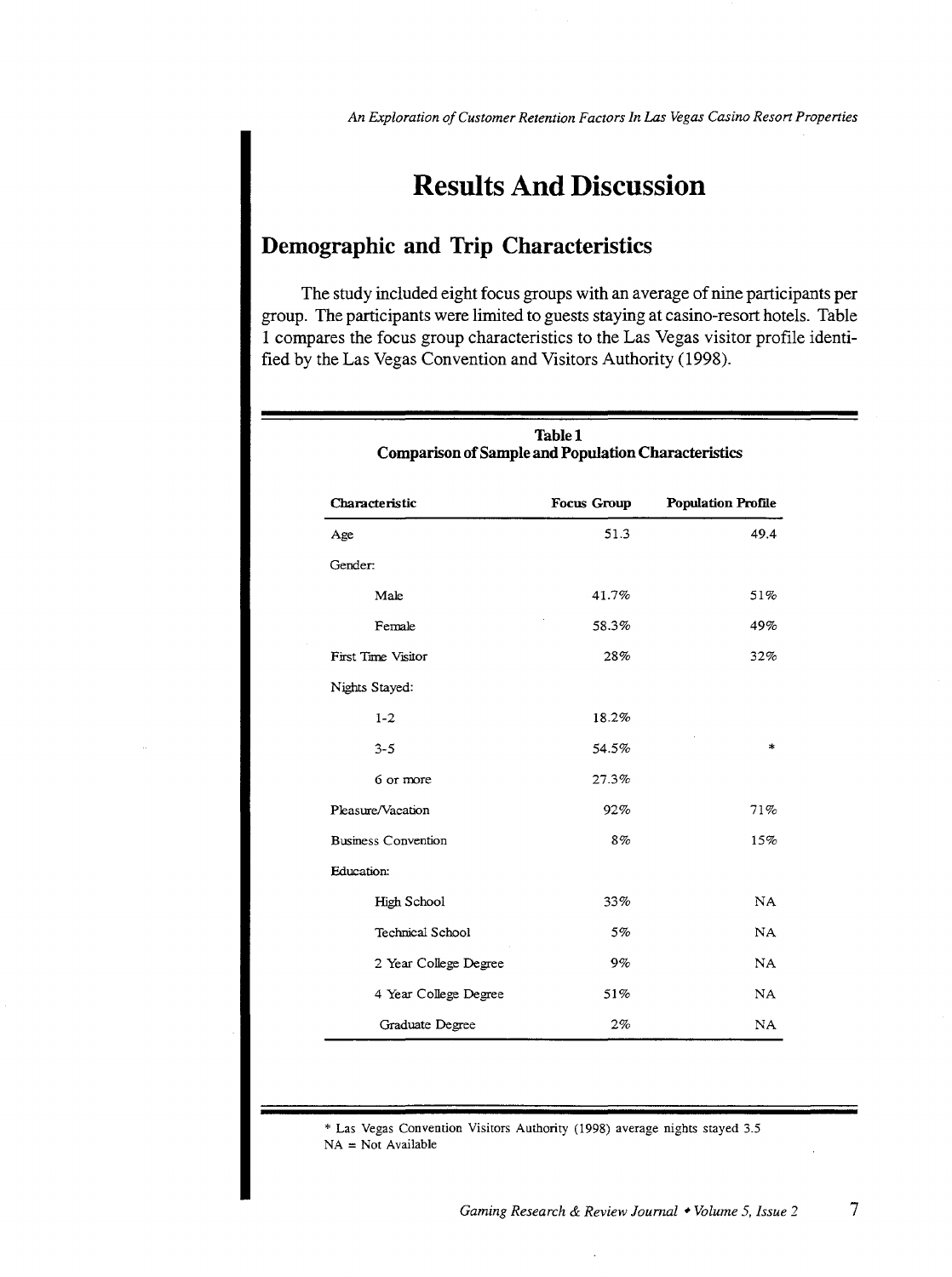When asked to identify their primary reason for this visit to Las Vegas, 92% of the focus group participants indicated that they were on vacation, while 8% stated they were either in Las Vegas on business or attending a convention. The participants who responded that either business or a convention were the primary reason for the trip, stated that they included many activities that would be considered entertainment or vacation activities. When asked to indicate their intended length of stay, 18.2% of the participants responded one-to-two nights, 54.5% responded three-to-five nights and 27.3% indicated they intended to stay six or more nights. Travel agents were used by 49% of the focus group participants to book their hotel reservation, while 38% of the participants booked their reservations by themselves. The remainder either had not made reservations or were "casino guests". The focus group members were asked, "at what type of property do you generally stay when traveling". Six percent indicated that they stay at upscale properties, 57% stay at midscale properties (e.g., Holiday Inn, Ramada Inns, Sheraton) and 25% stated that budget/economy (e.g., Motel6, Fairfield Inn, Hampton Inn, Comfort Inns) hotels were their usual choice. Ten percent frequently stayed in "extended stay" properties, while the remaining 2 % did not respond. Table 2 displays the income levels of the participants who responded to the question on the demographic questionnaire. This information provided the researchers with basic information about the general service levels experienced by the focus group members and how they used this experience in defining quality and service standards.

| Table 2<br><b>Reported Income Levels of Participants</b> |    |  |
|----------------------------------------------------------|----|--|
| <b>Income Category</b><br>Frequency                      |    |  |
| \$0-\$20,000                                             | 4  |  |
| \$20,000-\$40,000                                        | 23 |  |
| \$40,000-\$60,000                                        | 21 |  |
| \$60,000-\$80,000                                        | 13 |  |
| over \$80,000                                            | 19 |  |
| No response                                              | 17 |  |

#### The Impact of Service Quality and Guest Satisfaction

Questions addressing the participants' standards of service quality and guest satisfaction as well as their personal experiences were asked. These questions evoked responses both about standards and experiences at hotels in general, and specific discussions about experiences in Las Vegas casino-resort properties.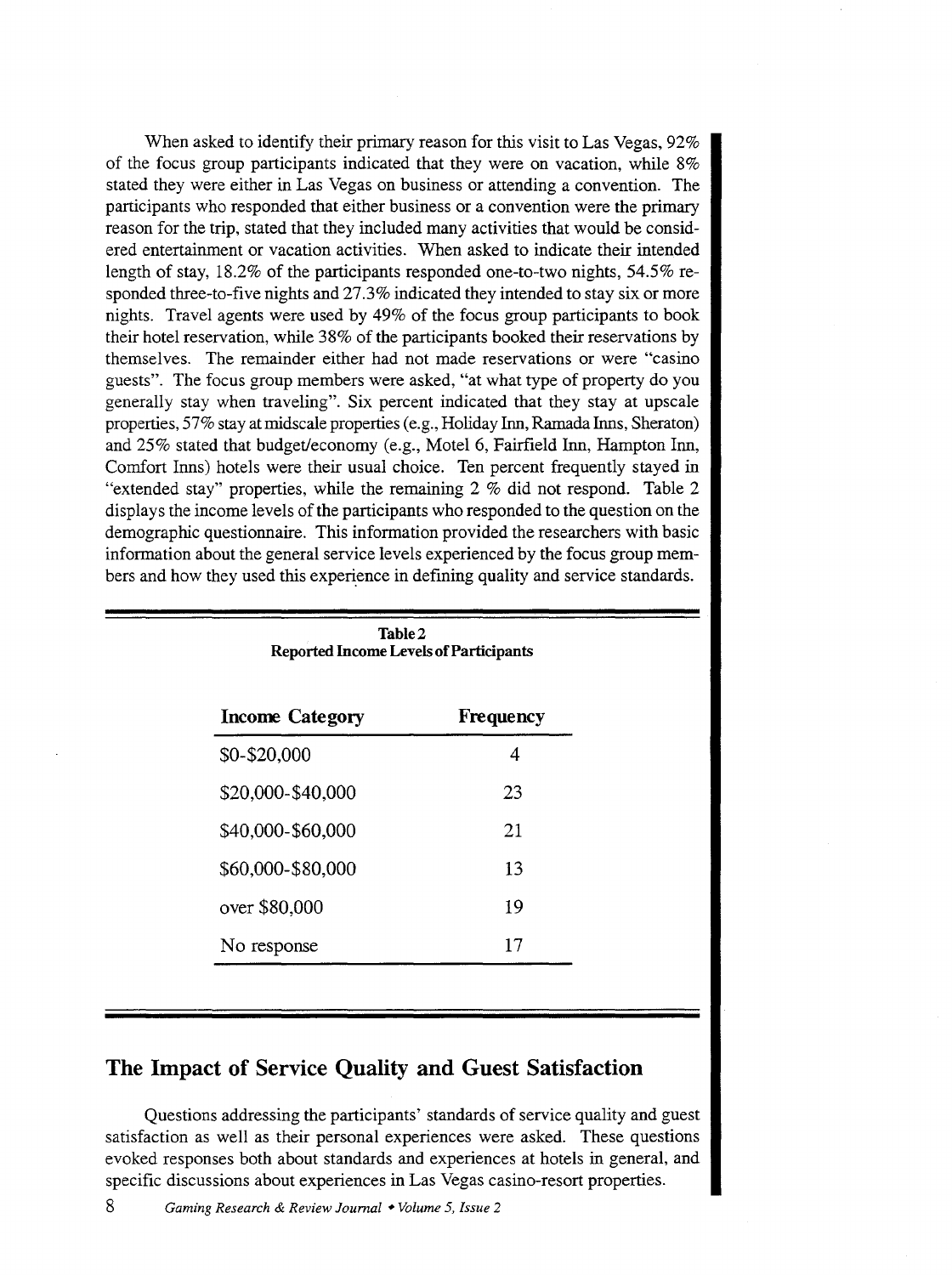*An Exploration of Customer Retention Factors In Las Vegas Casino Resort Properties* 

### **Description of Current Hotel Stay**

The researchers asked focus group participants to describe their current hotel stay (i.e., How are things going?). A vast majority responded that the current visit was going well and that they were enjoying their stay in Las Vegas. While a few negative comments regarding traffic and the airport were mentioned, the only hotel-related negative comment concerned long waits in check-in lines at the front desk. The overall impression from the groups was that they were generally "having a good time" in Las Vegas.

#### **Guest's Definition of an Excellent Hotel Experience**

To begin the examination of participants' quality and satisfaction standards and experience in general, participants were asked to describe an excellent hotel

**The personal touch with strong and positive employee/guest interaction was clearly the mark of an excellent experience. No amount of theme or creative environment could match the power of well-trained, personable employees.** 

experience. Participants responded that an excellent experience was one where the hotel's employees were courteous, friendly and helpful. Guests suggested their needs should be anticipated by the hotel and its employees. All of these are responses that would be expected and supported by previous research (Bowen and Lawler, 1995; Richard and Adrian, 1996). In addition, participants implied the hotel should strive to exceed what guests would normally expect, if

they truly want to keep a customer for life. Other components of an excellent hotel experience were cleanliness of hotel facility and guestroom, and employee smiles. Issues that were described as being perhaps more important in Las Vegas than other hotel locations were the ability of hotel employees to give directions and helpful suggestions (e.g., sights-to-see, restaurants, churches, shopping, hospitals), and highly visible hotel security. Group participants gave examples of positive experiences with employees who went the extra mile, and/or simply answered questions with courtesy and enthusiasm, even though they had been asked the question a thousand times that day (e.g., which way to the front desk, restroom, and/or front door). However, the personal touch with strong and positive employee/guest interaction was clearly the mark of an excellent experience. No amount of theme or creative environment could match the power of well-trained, personable employees.

When talking in general terms about service and satisfaction, participants agreed that for normal travel situations, traveling across country or visiting a city, they did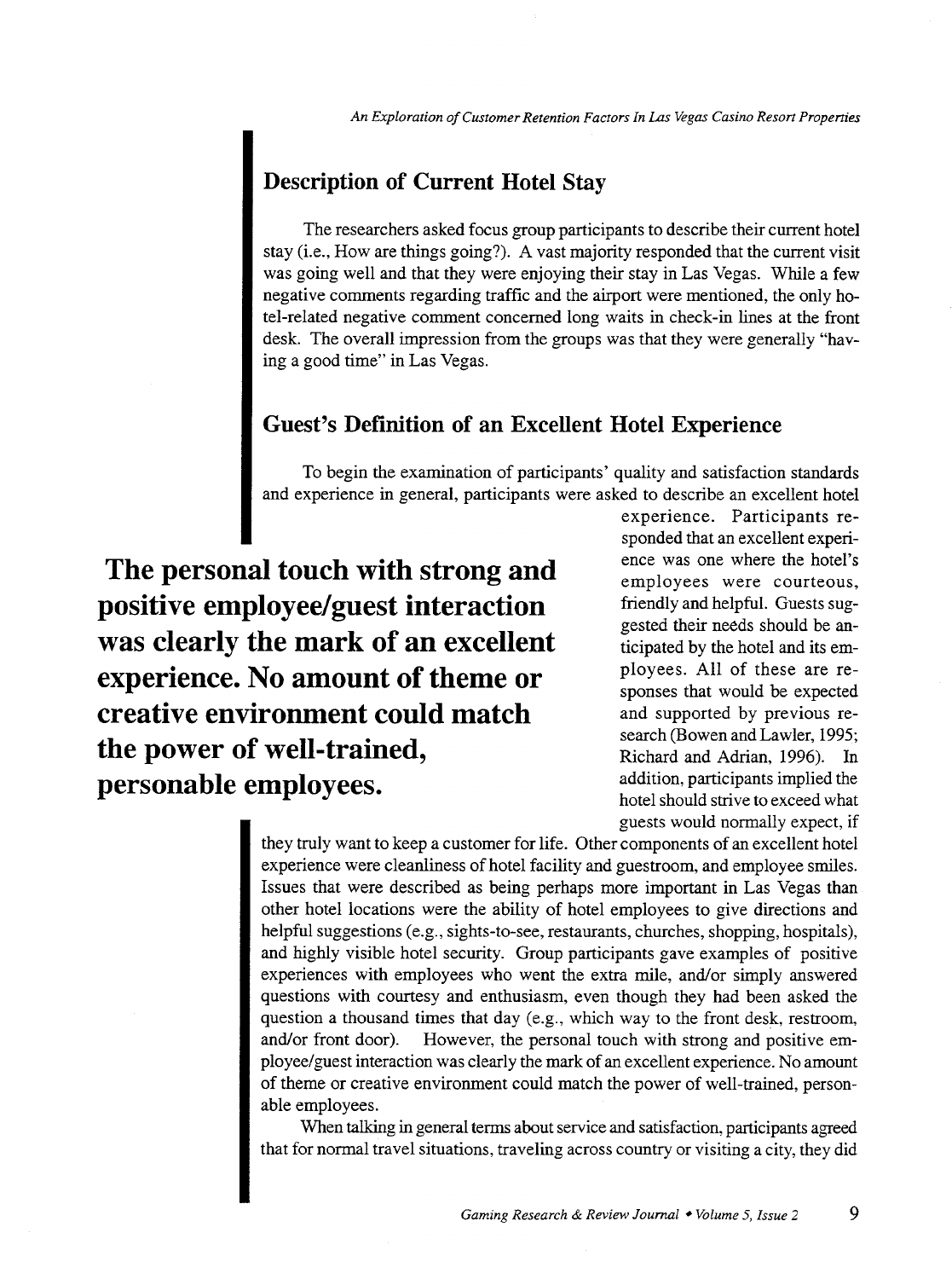return to either specific properties or chains in which they had a positive experience. Here traditional satisfaction and retention issues seem to hold true.

### **Negative Hotel Experience That Would Ruin Guests Hotel Stay**

The flip side of a quality or good experience are the problems. The researchers expected to hear the reverse of the positive experience and were not disappointed. When asked to describe a negative hotel experience that would ruin their stay, participants provided the following examples: (1) lack of cleanliness, (2) lack of security, (3) indifferent attitude by a hotel employee, (4) promises made by the

hotel and not honored (i.e., assigned room type other than type requested), (5) poor quality food in restaurants, and (6) long lines requiring waits of more than fifteento-twenty minutes. While most of the focus group participants suggested that a sincere apology and a small gesture by the hotel would enable the hotel to recover from these negative guest experiences, a number of the focus group participants indicated they would never return to a hotel after a negative experience because there were too many other choices avail-

**Focus group members stated that if hotels want their employees to go beyond the basics and give the extras to the hotel's guests, hotels need to develop and provide intrinsic and extrinsic rewards that challenge employees to deliver a higher quality of customer service.** 

able. Many of the problems identified focused on employee indifference, lack of communication by hotel, and long lines that required more than a fifteen-to-twenty minute wait. Most significant here is the fact that the hotel has no idea at this point of the guest's dissatisfaction and intention to not return. It became apparent that if the hotel established a periodic follow-up with each guest during their stay, problems could be corrected prior to the guest's departure. While many positive comments were made about the number and visibility of security and police personnel, the majority of the focus group responses centered on concerns with safety and security in casino-resort properties.

Occasionally, some of the problems are uncovered at checkout, however, this is dependent upon the quality of the employees and their ability to solicit guest feedback. Again, the employee-guest encounter is critical and essential to the operational effectiveness of the hotel. Focus group members stated that if hotels want their employees to go beyond the basics and give the extras to the hotel's guests, hotels need to develop and provide intrinsic and extrinsic rewards that challenge employees to deliver a higher quality of customer service. Once again, the responses were centered far more around service than any other response.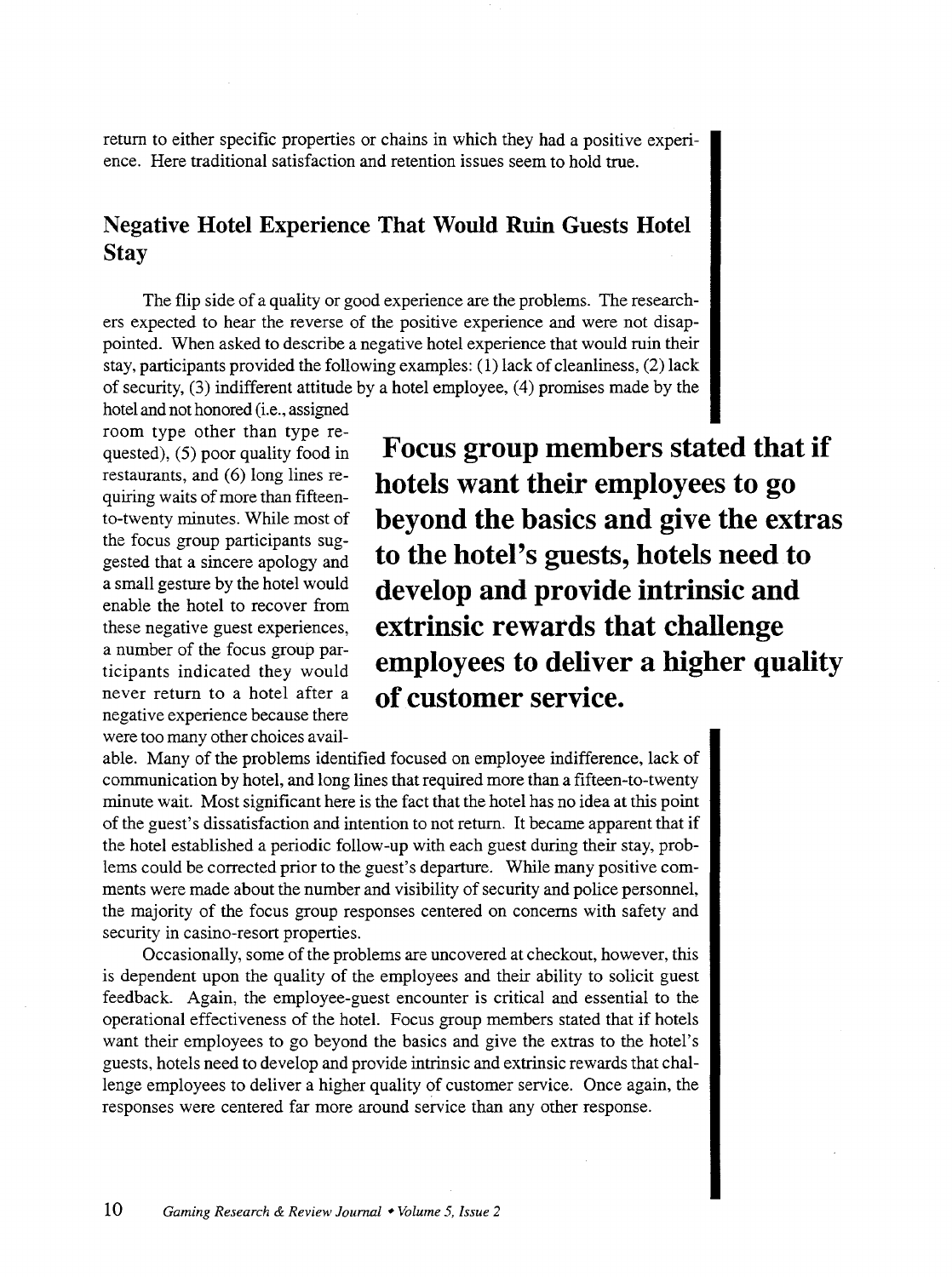### **Recovery From Negative Hotel Experience**

It was interesting to discover what would mitigate the guest's negative experience. While a small number of the participants implied they would never return to a hotel after a negative experience, most of the participants indicated they would return provided the hotel responded in the following manner:

1. Sincere apology by the hotel's employees and management to the guest.

2. Small gesture by the hotel to the guest. This gesture should reflect the severity of the situation. For example, if a guest requesting a non-smoking, kingsize room was checked into a smoking, king-size room, the guest would expect the hotel to correct this problem by simply moving the guest to another room that is non-smoking. This represents the minimum guest expectation. The hotel could exceed the guest's expectation by upgrading the guest to a non-smoking suite at the same rate as the previous lower-priced room type. Obviously, this would create a memorable and lasting impression in the guest's mind and positively impact the guest's intent to return.

3. Negative experiences, like guest room robbery or car theft, can be positively handled by providing the guest with complimentary phone calls to contact their insurance company or to make alternative arrangements. Participants who had experienced this unfortunate situation, in most cases, felt abandoned by the hotel property and were left to fend for themselves. Regardless of the hotel's liability, guests expect the hotel to assist them in their time of need.

The issue of comps and upgrades may be more salient in Las Vegas, because most guests are aware of the comping policies of casino-resorts for "special" customers. Knowing that camps are not unusual may raise their expectation of some sort of upgrade or comps as a response to any problem. While it was clear that camps and discounts play a large part in turning around a negative experience, the most important thing that a property can do is truly acknowledge that there is a problem, and then act promptly to correct it.

### **Factors Influencing Selection of a Casino-Resort Hotel on Future Visits**

This question was at the heart of the concerns expressed by casino-resort executives: What impact does the age (newness) or theme have on your choice of hotels in Las Vegas? Focus group participants were divided on the major factors influencing their hotel selection. As feared by casino-resort executives, approximately 50% of participants felt that the reputation of visibility of the property (new and/or exciting) was the most important factor in their hotel selection. National marketing campaigns, travel agent promotions, and other marketing strategies appear to have worked in making this factor salient. Many of these individuals, including those who under normal travel situations are loyal, stated that it did not matter how a casino-resort property performed in terms of service quality or guest satisfaction, as they intended to stay at a different property on their next visit for a new experience. Other participants stated that the theme of the hotel was only a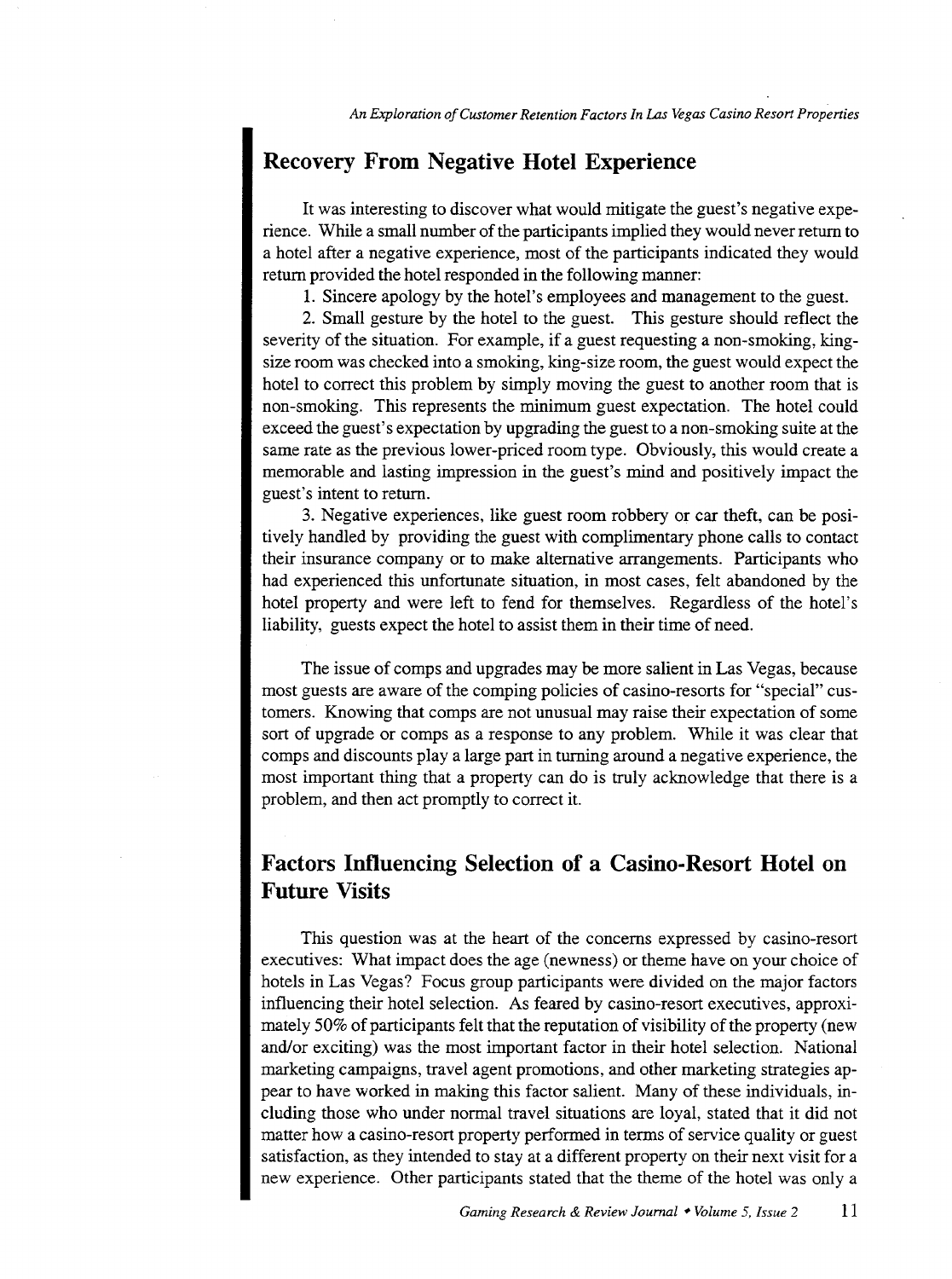consideration in their selection when the selection of the property was tied to a specific purpose of their visit (e.g., family vacation, honeymoon, business/convention). On a more hopeful note for casino executives, another approximately 30% of

the participants identified the perceived price/value of the hopants, the physical plant (i.e., facilities) influenced the selection decision when the appearance of the facilities and the preventive maintenance standards established and enforced by the hotel were not being consistently maintained. While this group enjoyed the themed properties, they stated that they could "visit" these properties and enjoy all the amenities and

tel property as being the major **There was a noticeable age** force in their decision of where to stay. For this set of partici- **difference between the "must have the new experience" group and the "price/value" group. The price/ value group tended to be generally older and had made more trips to Las Vegas than the "new**  experience" group.

stay at a less expensive hotel. Additionally, this group's expectation of service quality in these price/value properties was lower, and they were willing to tolerate more inconveniences in terms of wait time for housekeeping and at the front desk. The remaining individuals were either loyal to a property or set of properties (e.g., downtown, or "Old Vegas" properties such as the Riviera, Sahara, Frontier).

There was a noticeable age difference between the "must have the new experience" group and the "price/value" group. The price/value group tended to be generally older and had made more trips to Las Vegas than the "new experience" group. Again, a little disheartening for casino-resort executives who are looking to the baby boomers and beyond as the future market for Las Vegas.

### **Summary And Conclusions**

Most significant was the finding that guests were satisfied with their current stay, but did not intend to return to their current hotel on a future visit to Las Vegas. Most discouraging to hear was that most of the participants simply wanted a "new" experience. This may be a result of the recent construction. However, as the construction of newer theme properties decreases, guests will return to those properties that provided the best overall experience in the past. Price/value is still salient for many Las Vegas visitors. While the days of cheap meals and rooms may be gone, delivering value for the dollar is clearly still important.

Further, the participants indicated that the traditional standards for quality such as property cleanliness, security, courtesy, friendliness, and helpfulness of employees are basic expectations that each hotel should consistently deliver. In addition, participants implied that problems with cleanliness, security, and the quality of the hotel's employees are reasons for not returning to a particular property and, therefore, should not be overlooked by the hotel's management. This finding is consis-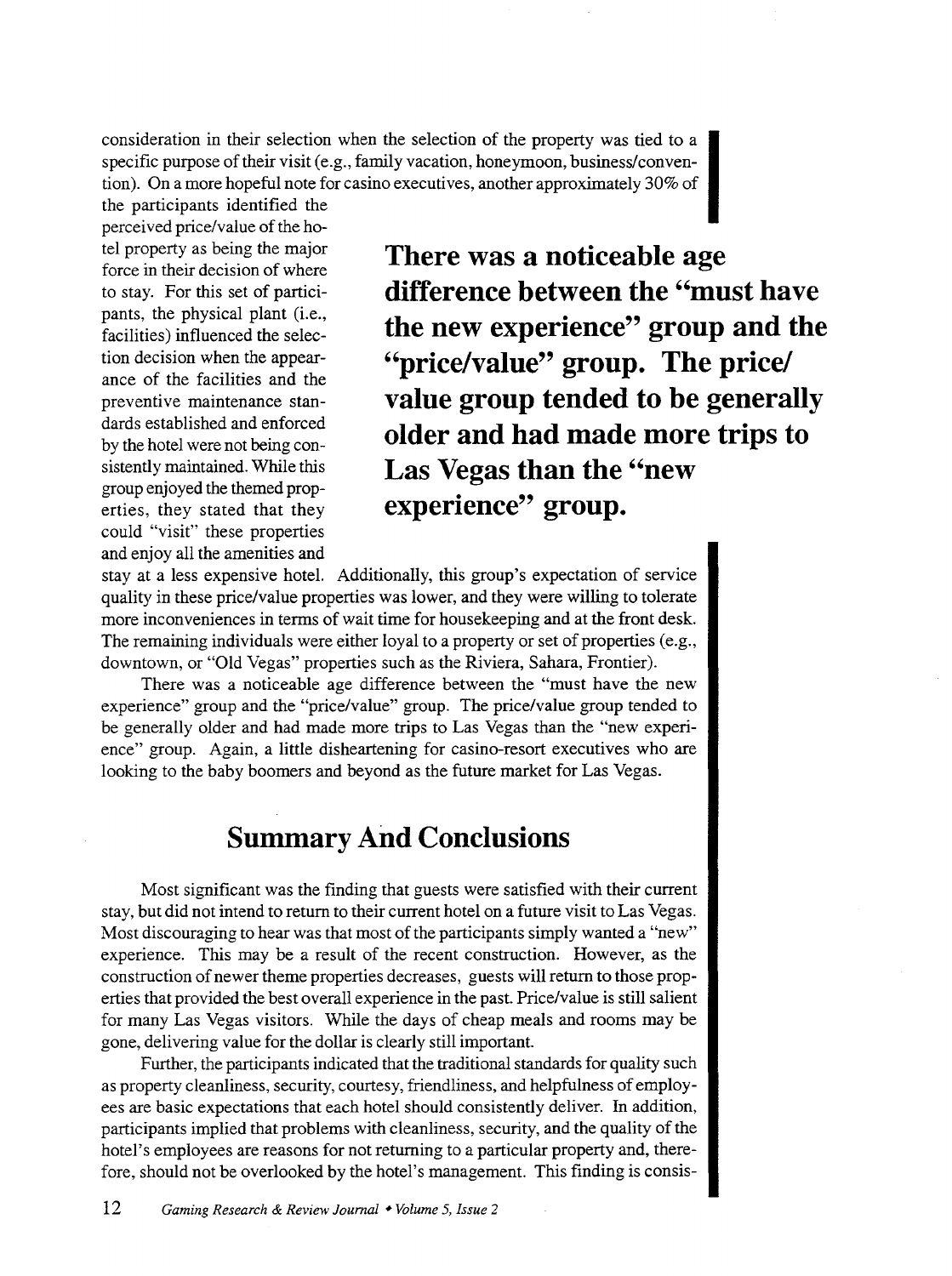*An Exploration of Customer Retention Factors In Las Vegas Casino Resort Properties*  tent with the findings of other research studies (Bowen and Lawler, 1995; Richard and Adrian, 1996).

It was very clear that any examination of factors that influence guest decisions should center around employee performance in high guest contact jobs. Participants in these focus groups consistently cited personal service as being the standard of excellence as well as the focus of major problems. Millions of dollars are spent on the physical attributes of properties, however, this study would indicate that managers should pay a great deal of attention to selection and training of employees to provide outstanding attentive/personal service.

Therefore, properties that commit resources today and consistently provide quality service to their customers will realize the benefits of this strategy in the future as construction slows and the attractiveness of newer theme properties decreases.

There were some comments that were more specific and would keep some of the people in this study from staying at new properties. Several of the participants who were older than 60 described two of the newer properties as being too noisy and crowded. The "lively" atmosphere may be what the designers were striving for, however, some individuals were clearly looking for a more quiet restrained environment. So while it appears that many would simply go for the new properties, some part of the market may be lured away with atmosphere (not necessarily theme).

The structure of this study limits the use of the results. In the highly unique and competitive Las Vegas environment, the motivators identified by the study may not be generalizable to other resort-hotel environments. Many interesting factors were identified by this set of focus group participants. Their responses would indicate that further studies should be done to explore these factors in greater detail.

### **References**

Babbie, E. (1992). *The practice of social research.* 6th ed. Belmont, CA: Wadsworth.

- Hillson, J. M. (1995). Focus groups: Theory and practice. In J. M. Hillson (Ed.), *Conducting focus groups: A manual for sociologists on the use of focus groups as a tool in social and market research.* Washington, D. C.: American Sociological Association.
- Bowen, D .E., & Lawler III, E. E. (1995, Summer). Empowering service employees. *Sloan Management Review,* 73-84.

Fay, J. E. (1995, June). Service recovery: Doing it right the second time. *Training,* 42-48.

Greenbaum, T. L. (1988). *The practical hand book and guide to focus group research.* Lexington MA: Lexington Books.

Krueger, R. A. (1988). *Focus groups: A practical guide for applied research.* Newbury Park, CA: Sage.

Lamp, J. E. (1995). Focus group interviewing: Theory and practical application. In J. M. Hillson (Ed.), *Conducting focus groups: A manual for sociologists on the use of focus groups as a tool in social and market research.* Washington, D. C.: American Sociological Association.

Lowenstein, M. W. (1995). *Customer retention.* Milwaukee, WI: ASQL Quality Press.

LVCVA. Las Vegas Convention/Visitors Authority. http:/www.lasvegas24hours.com (June 1998).